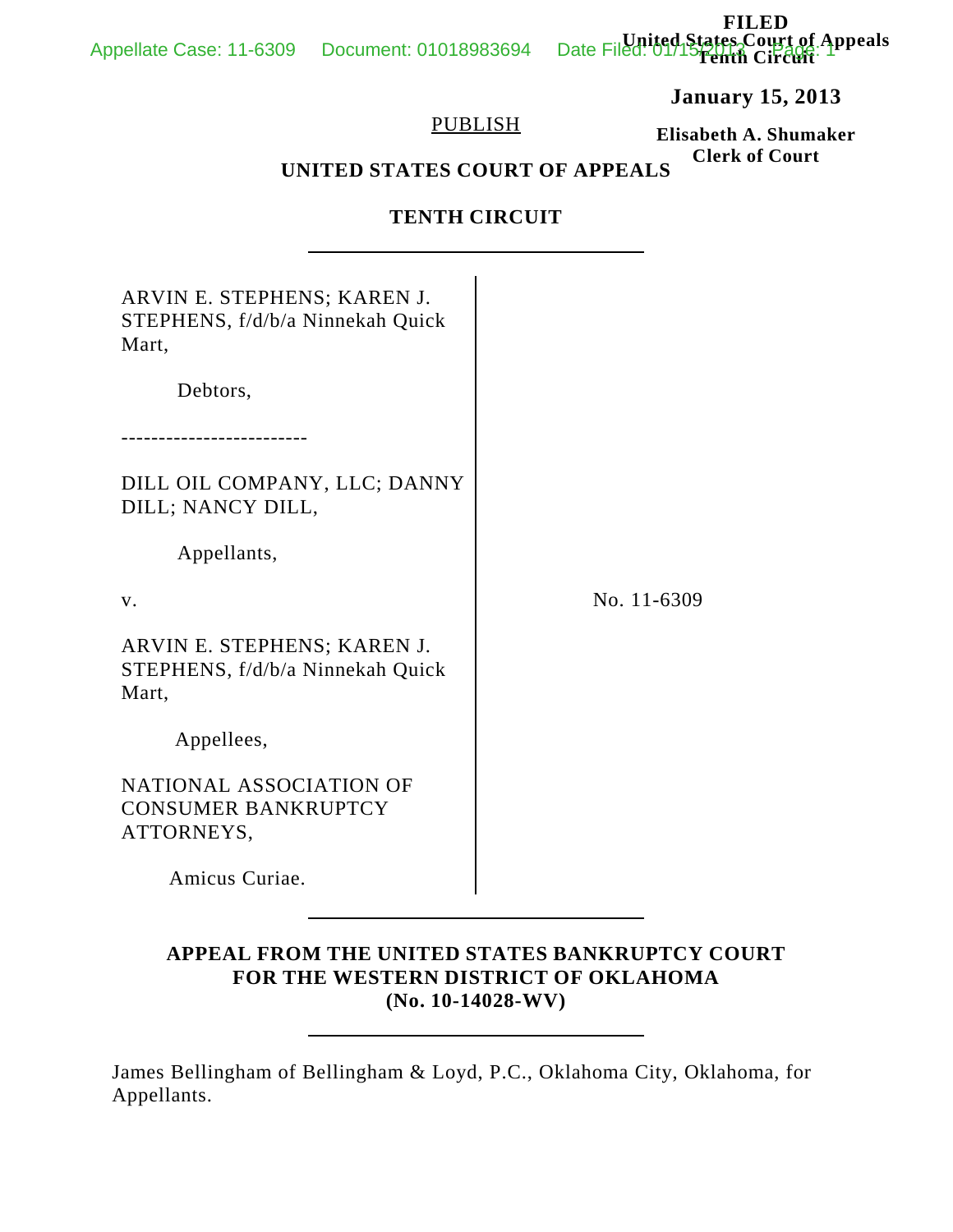James Brunson of AG-LAW, PC, Oklahoma City, Oklahoma, for Appellees.

Tara Twomey of National Consumer Bankruptcy Rights Center, San Jose, California, for Amicus Curiae.

Before **KELLY** and **HOLMES**, Circuit Judges, and **MARTINEZ\*** , District Judge.

**KELLY**, Circuit Judge.

This appeal presents an issue of first impression for our circuit: whether the 2005 amendments to the Bankruptcy Code exempt individual Chapter 11 debtors from the absolute priority rule. The bankruptcy court answered this question in the affirmative. It therefore confirmed the Debtors' proposed plan of reorganization over certain creditors' objections that the plan violated the absolute priority rule. On appeal, the bankruptcy appellate panel certified the case for direct appeal. Exercising our jurisdiction under 28 U.S.C. §§ 158(d)(2)(A)  $\&$  158(a)(1), we now reverse the bankruptcy court's order confirming the plan and remand for further proceedings.

#### **Background**

On June 30, 2010, Arvin E. Stephens and Karen J. Stephens, f/d/b/a/

<sup>\*</sup> The Honorable William J. Martinez, United States District Judge, District of Colorado, sitting by designation.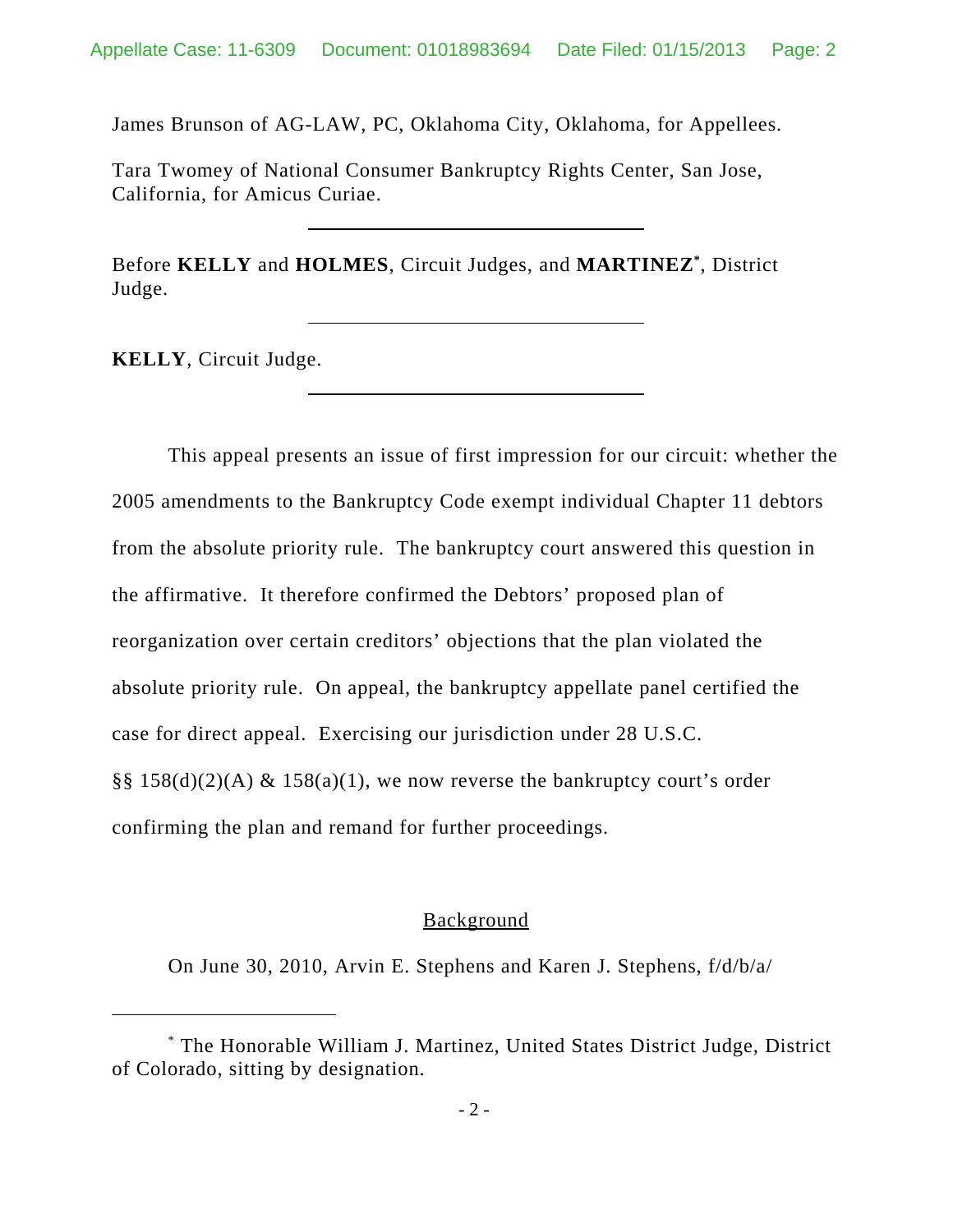Ninnekah Quick Mart, LLC (collectively, "Debtors") filed for relief under Chapter 11 of the Bankruptcy Code. Aplt. App. 28. Dill Oil Company, LLC and Danny and Nancy Dill (collectively, "the Dills") objected to confirmation on the ground that the proposed plan violated the absolute priority rule ("APR"),<sup>1</sup> which bars junior claimants, including debtors, from retaining any interest in property when a dissenting class of senior creditors has not been paid in full. Id. at 28, 30; see Search Mkt. Direct, Inc. v. Jubber (In re Paige), 685 F.3d 1160, 1183 (10th Cir. 2012) (discussing APR).

Debtors owned a chain of convenience stores for which the Dills were the primary supplier of gasoline and gas station products. Aplt. App. 28. Due to the rising price of gas and a diminishing customer base, Debtors' stores began operating at a loss. Id. at 120. Eventually, Debtors became liable to the Dills for approximately \$1.8 million. Id. at 28. In December 2008, Debtors executed

<sup>&</sup>lt;sup>1</sup> The APR originated in the late  $1800s$  as a judicial invention that was primarily employed in the context of railroad reorganizations. See Jonathan C. Lipson, The Expressive Function of Directors' Duties to Creditors, 12 Stan. J.L. Bus. & Fin. 224, 250–52 (2007); see also N. Pac. Ry. Co. v. Boyd, 228 U.S. 482, 504–08 (1913). The Bankruptcy Act of 1898 codified the common law APR by requiring that a reorganization plan be "fair and equitable." In 1952, Congress revoked the "fair and equitable" requirement. H.R. Rep. 82-2320, at 1981–82 (1952), reprinted in 1952 U.S.C.C.A.N. 1960, 1982; see also Pub. L. No. 456, 66 Stat. 420, 433 (1952). However, in 1978, Congress adopted the Bankruptcy Code, which again codified the APR as applied to all reorganizations under Chapter 11 (including individual debtors). See Norwest Bank Worthington v. Ahlers, 485 U.S. 197, 202 (1988). Accordingly, "no Chapter 11 reorganization plan [could] be confirmed over the creditors' legitimate objections . . . if it fail[ed] to comply with the [APR]." Id. This rule remained undisputed until BAPCPA's 2005 enactment.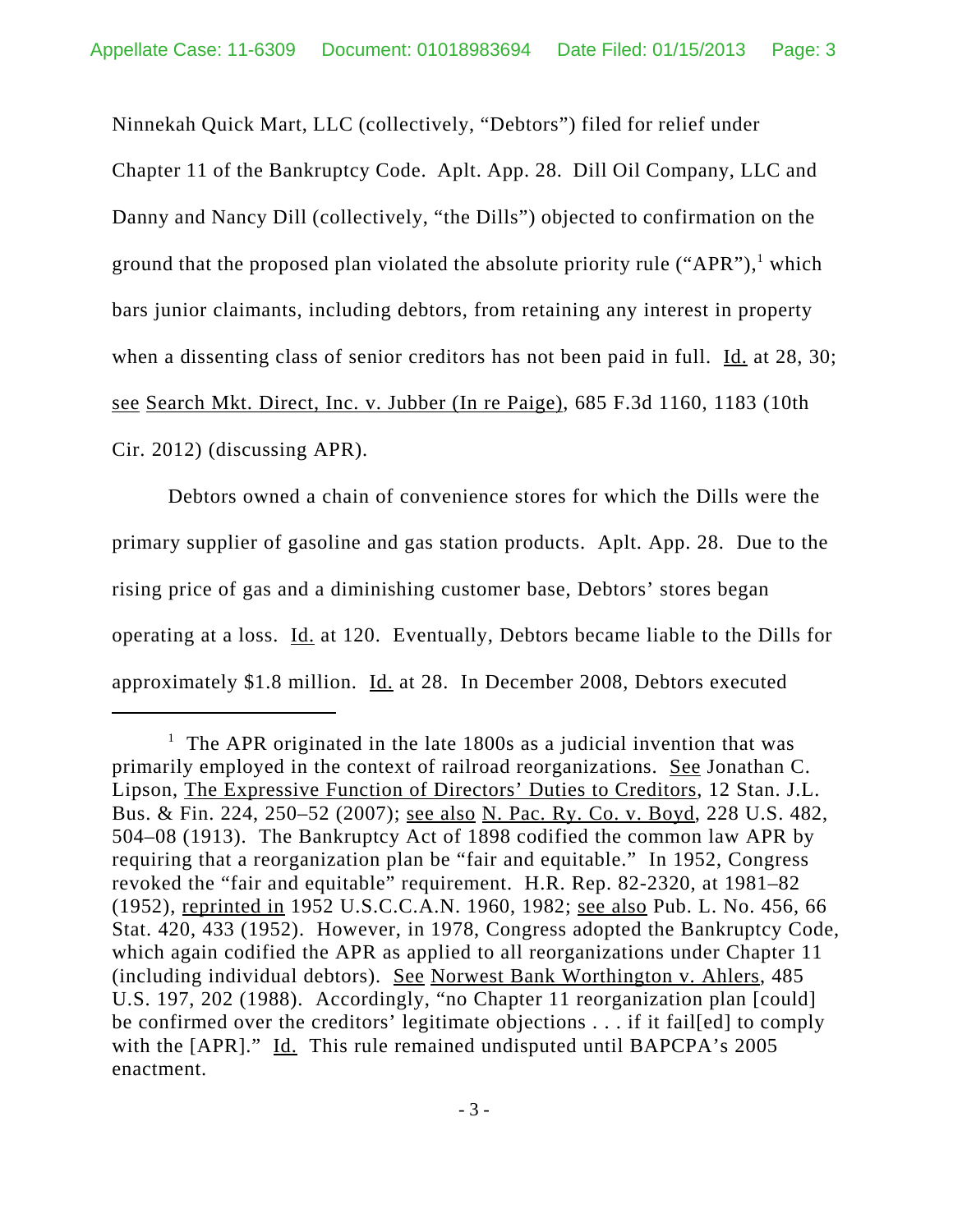mortgages in favor of the Dills on various tracts of real estate, including a house and farmlands. Id. at 28, 120. The Dills' mortgages, however, were subordinate to existing mortgages on the properties. Id. at 28.

On December 30, 2010, Debtors filed a proposed plan of reorganization. Id. at 17. Pursuant to the plan, the Dills would be paid approximately \$15,000 as a secured creditor, but their remaining claim would be considered unsecured. Id. at 28. Under the plan, Debtors would retain possession and control of their property; the Dills would receive a monthly payment for five years, totaling about 1% of their unsecured claim. Id. at 29, 76.

The Dills subsequently filed an objection to Debtors' proposed plan. Id. at 29, 97, 198. Because their vote constituted approximately 96% of Class 8's claims, the Dills' rejection precluded approval of the plan under § 1129(a). Id. at 102, 132.

On May 20, 2011, the bankruptcy court entered an order confirming the plan under § 1129(b)'s "cram down" mechanism. Id. at 17, 29. The Dills argued that the plan was unconfirmable because it violated the APR. Id. at 29. The bankruptcy court rejected this contention, holding instead that the plain language of the Bankruptcy Abuse Prevention and Consumer Protection Act ("BAPCPA") abrogated the APR as to individual Chapter 11 debtors. Id. at 21–22.

The Dills timely filed a notice of appeal on June 1, 2011, seeking reversal of the confirmation order. Id. at 25, 32. The Dills proceeded to the bankruptcy

- 4 -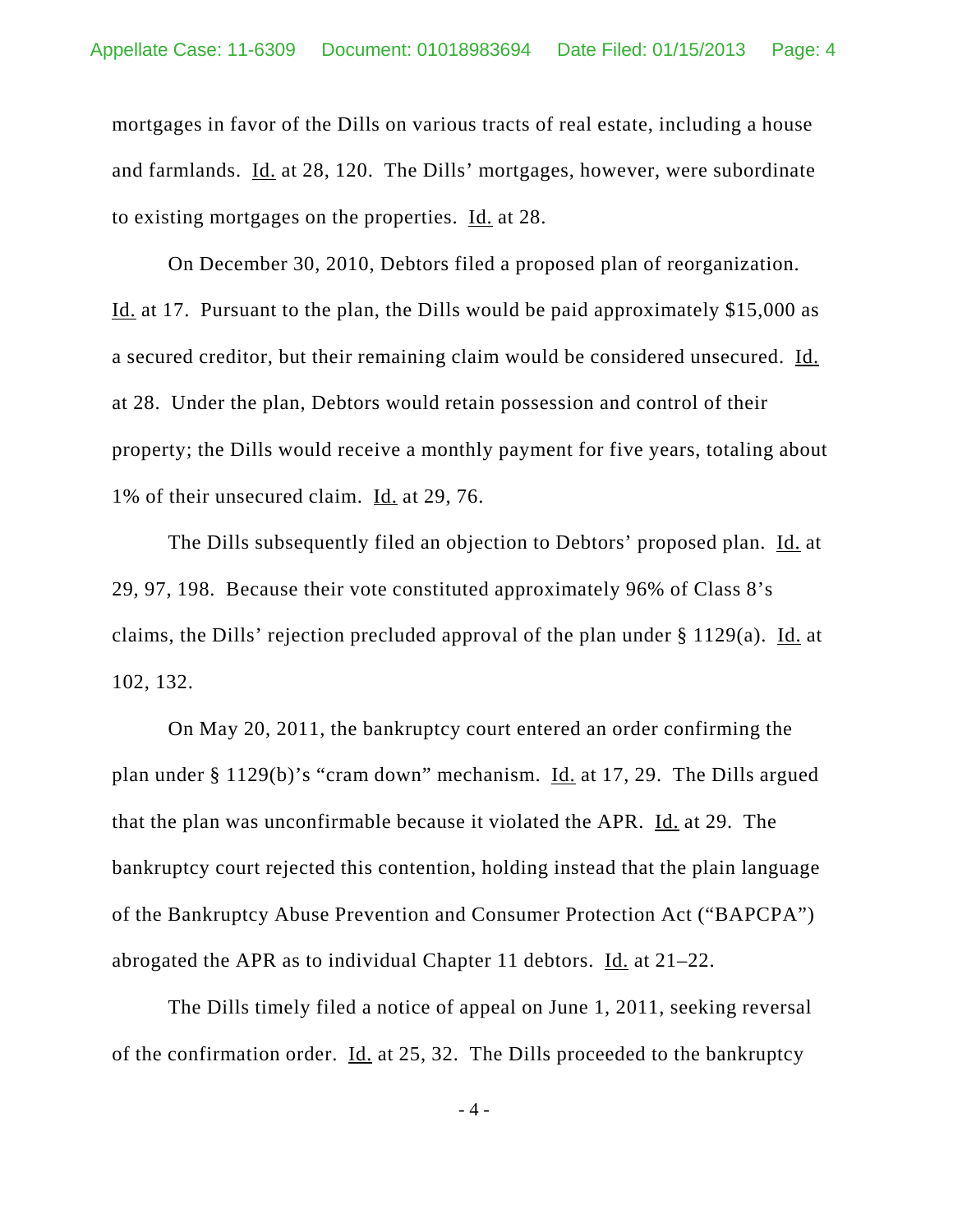appellate panel ("BAP"), which sua sponte issued a certification of final order for direct appeal to this court based on its determination that the case presents a question of public importance for which there is no controlling law. Id. at 25. We granted permission to appeal. Id. at 15.

## Discussion

## A. Should this Appeal Be Dismissed Under the Doctrine of Equitable Mootness?

Debtors urge us to dismiss this appeal under the doctrine of equitable mootness, which "allows a court to decline to hear a bankruptcy appeal, even when relief could be granted, if implementing the relief would be inequitable." In re C.W. Mining Co., 641 F.3d 1235, 1239–40 (10th Cir. 2011). Equitable mootness is a discretionary, prudential doctrine. See id. at 1240. We have held that a court should apply the doctrine when reaching the merits would be unfair or impractical, taking into consideration the following questions:

(1) Has the appellant sought and/or obtained a stay pending appeal? (2) Has the appealed plan been substantially consummated? (3) Will the rights of innocent third parties be adversely affected by reversal of the confirmed plan? (4) Will the public-policy need for reliance on the confirmed bankruptcy plan—and the need for creditors generally to be able to rely on bankruptcy court decisions—be undermined by reversal of the plan? (5) If appellant's challenge were upheld, what would be the likely impact upon a successful reorganization of the debtor? And (6) based upon a quick look at the merits of appellant's challenge to the plan, is [the argument] legally meritorious or equitably compelling?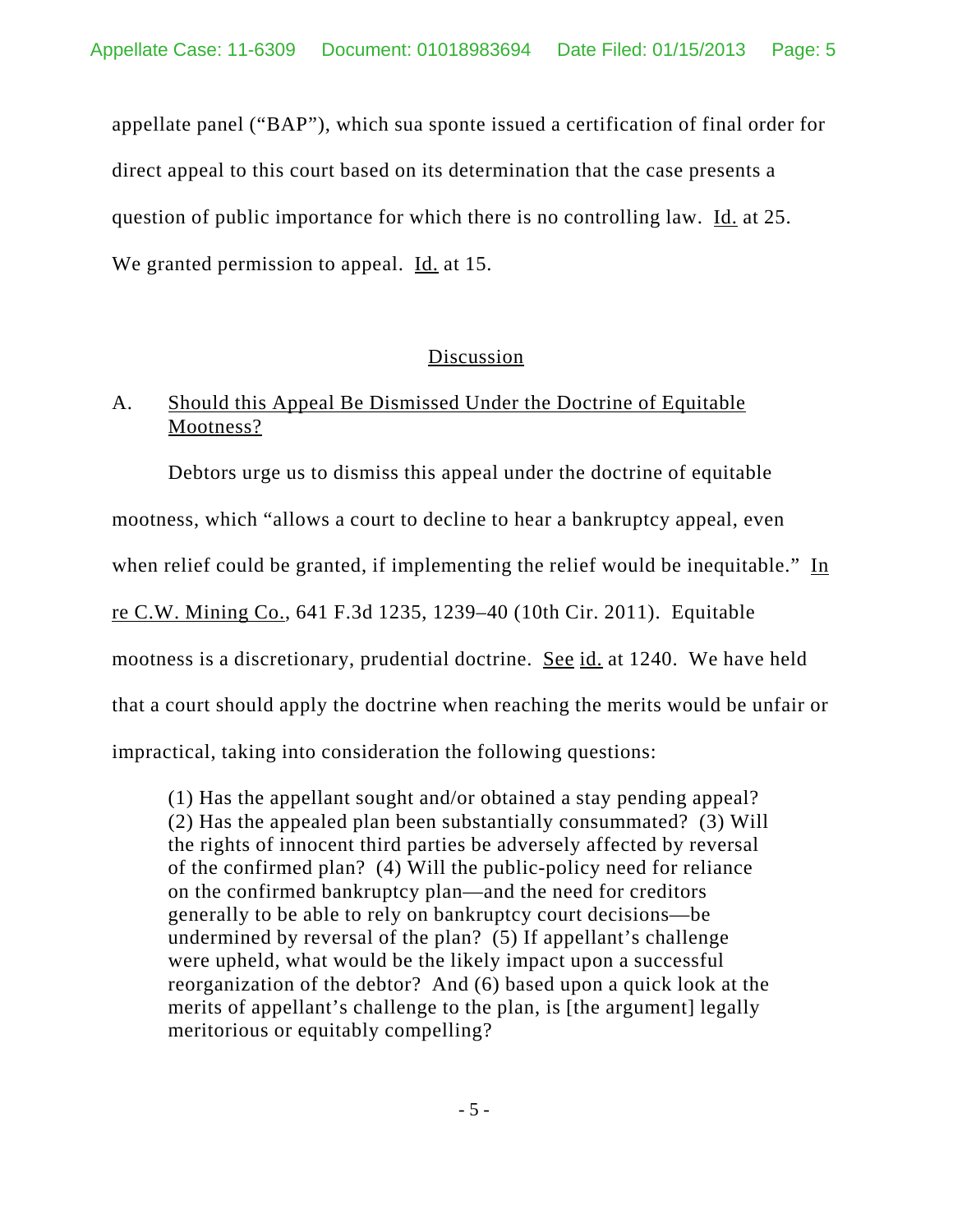In re Paige, 584 F.3d 1327, 1339 (10th Cir. 2009). The party seeking to prevent the court from reaching the merits bears the burden of proving these factors weigh in favor of dismissal. See id. at 1339–40.

The Dills did not seek a stay pending their appeal, but this factor alone does not preclude the court from granting relief. See id. at 1339 (citing In re Inv. Co. of the Sw., Inc., 341 B.R. 298, 308 (B.A.P. 10th Cir. 2006)). And although the plan has, according to Debtors, been substantially consummated, this does not act as a "blanket discharge of [the] judicial duty to examine carefully each request for relief." In re AOV Indus., Inc., 792 F.2d 1140, 1148 (D.C. Cir. 1986); see also In re Paige, 584 F.3d at 1342 (explaining that substantial consummation is "not dispositive").

Instead, "[t]he effects that reversal will have on *non-party creditors* is probably the foremost concern in our analysis." In re Paige, 584 F.3d at 1343 (emphasis added); see also In re SI Restructuring, Inc., 542 F.3d 131, 135–36 (5th Cir. 2008). "The other factors are often given much less weight and, in some cases, completely ignored." In re Paige, 584 F.3d at 1339. Here, reversal will likely compel conversion to a Chapter 7 proceeding. See 11 U.S.C. § 1112; Aplee. Br. 27–28. According to Debtors, the Dills will receive little or nothing under Chapter 7 due to superior liens on non-exempt assets. See Aplee. Br. 28. But the Dills' argument—which Debtors have not disputed— is that under Chapter 7 either: 1) the secured creditors will receive their property; or 2)

- 6 -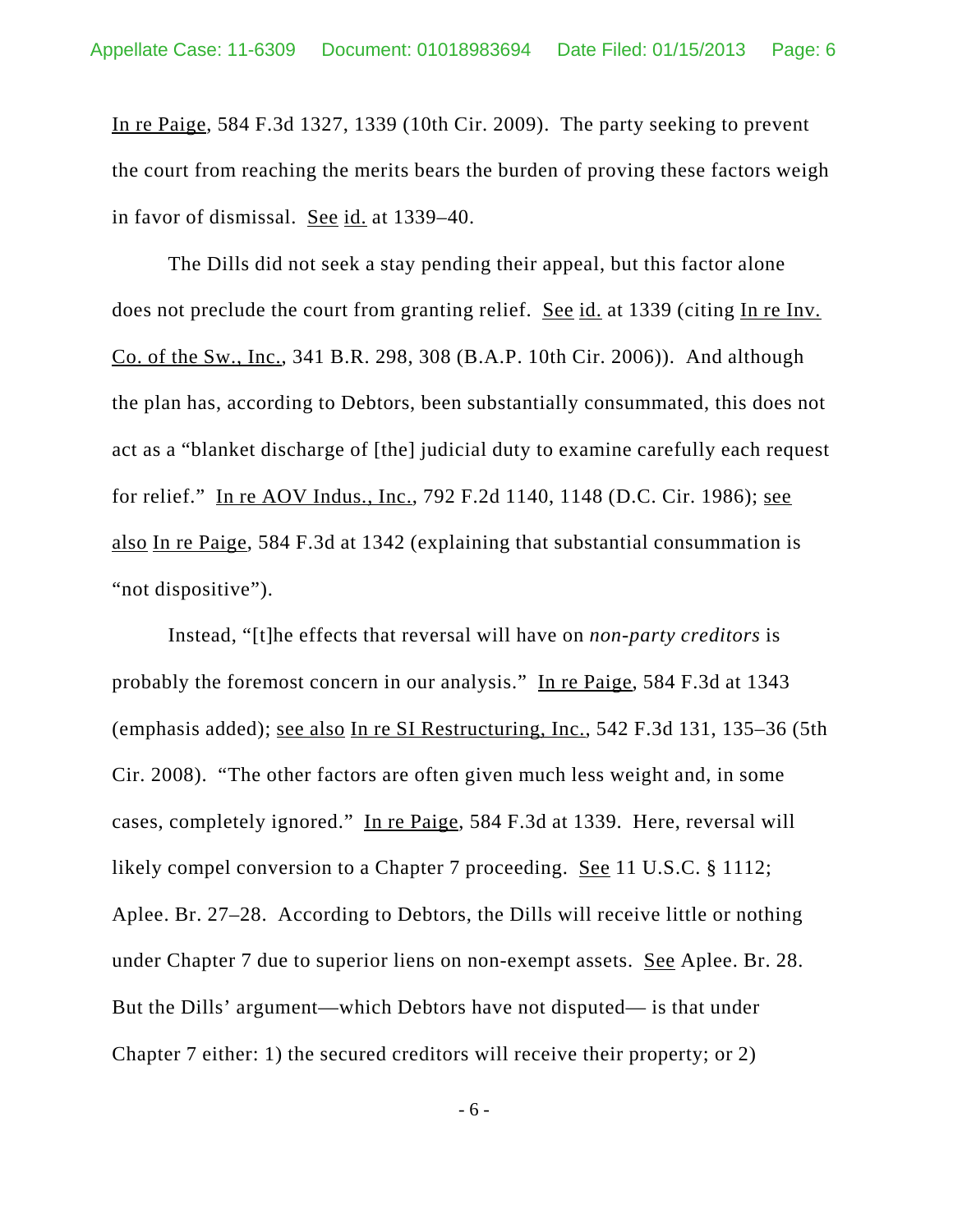Debtors will reaffirm the creditors' secured debts and retain the property. See Aplt. R. Br. 14. In either scenario, we find it unlikely that non-party creditors will be adversely affected in any significant way, and Debtors have failed to convince us otherwise. See In re Paige, 584 F.3d at 1343–44.

Although we recognize that Debtors have devoted substantial time and resources toward the plan's implementation, and we appreciate that reversing the confirmation order will likely preclude a successful reorganization, we also note that the Dills have approximately \$1.8 million at stake. Moreover, this case involves a "matter of public importance" for which "there is no controlling decision" in this circuit, Aplt. App. 25, and we believe the Dills' argument is legally meritorious. As the BAP emphasized in its certification order, "[u]ntil the meaning of the BAPCPA amendments to Chapter 11 is clarified, debtors and creditors in every individual Chapter 11 case must anticipate the possibility of the expense and delay associated with litigation over this issue." Id. at 34. Because of the private and public interest in resolving this legal issue, we decline to apply the doctrine of equitable mootness. See In re Paige, 584 F.3d at 1348.

## B. Does BAPCPA Repeal the Absolute Priority Rule with Respect to Individual Chapter 11 Debtors?

This appeal presents a question of statutory interpretation. Accordingly, we review the bankruptcy court's determination de novo. In re Kirkland, 572 F.3d 838, 840 (10th Cir. 2009). "[T]he starting point is always the language of the

- 7 -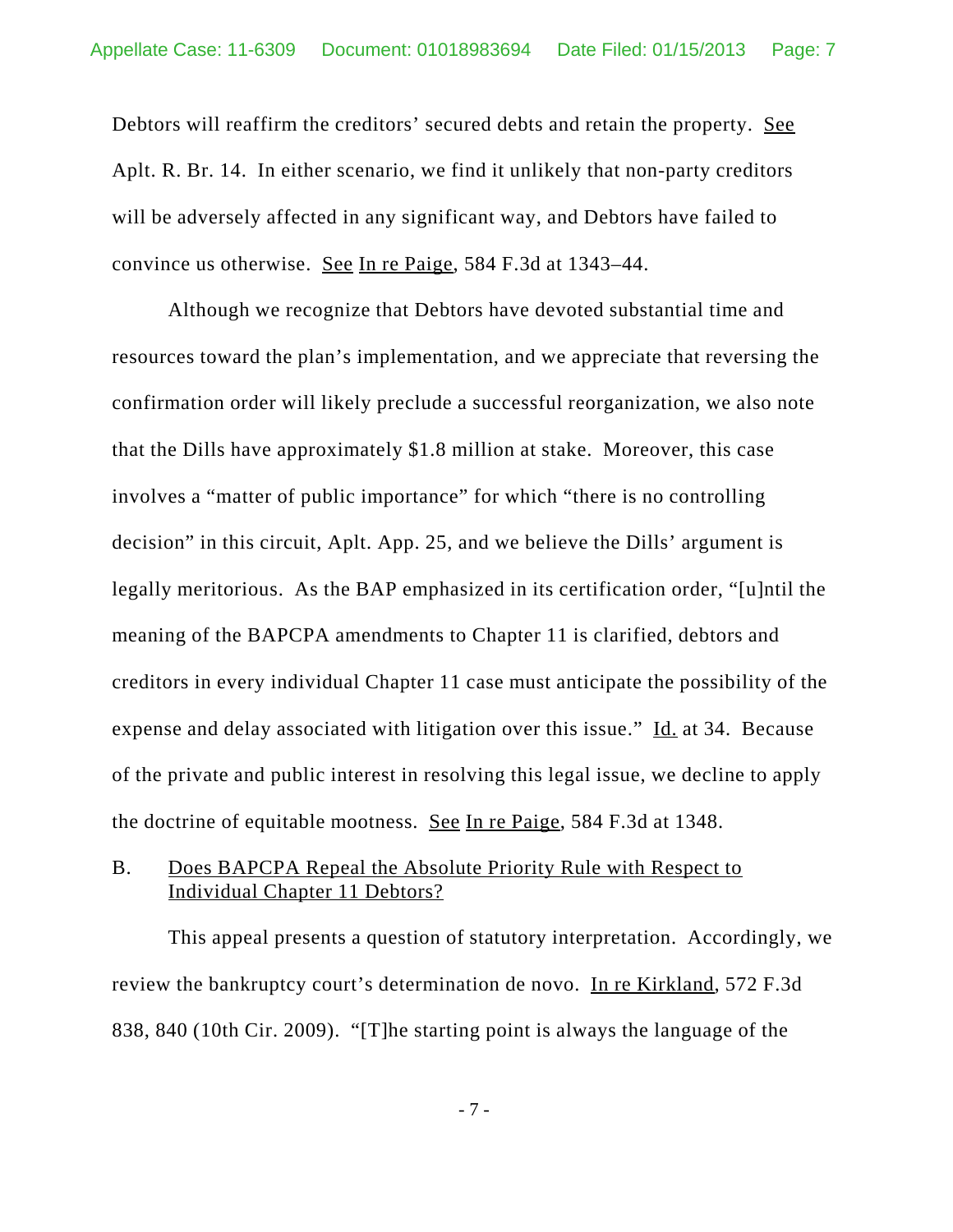statute itself. If the language is clear and unambiguous, the plain meaning of the statute controls." United States v. Quarrell, 310 F.3d 664, 669 (10th Cir. 2002) (citation omitted). If, on the other hand, the text is ambiguous—i.e., "capable of being understood by reasonably well-informed persons in two or more different senses"—we must inquire further to discern Congress's intent. See id. (quotation omitted).

#### 1. Is the statutory language clear and unambiguous?

We begin our analysis by focusing exclusively on the language of the Bankruptcy Code. See Ransom v. FIA Card Servs., N.A., 131 S. Ct. 716, 723 (2011). Section 1129 of the Code sets out the general requirements for confirmation of a reorganization plan. Section 1129(a) allows for confirmation where each class of creditors consents. Alternatively, § 1129(b) provides a "cram-down" mechanism, whereby a plan may be confirmed without the consent of each class if, among other things, the plan is "fair and equitable." Section 1129 outlines the "fair and equitable" criteria, which include the absolute priority rule. Specifically,  $\S 1129(b)(2)(B)(ii)$ , as amended by BAPCPA, provides that:

the holder of any claim or interest that is junior to the claims of such class will not receive or retain under the plan on account of such junior claim or interest any property, *except that in a case in which the debtor is an individual, the debtor may retain property included in the estate under section 1115*, subject to the requirements of subsection (a)(14) of this section.

(emphasis added).

- 8 -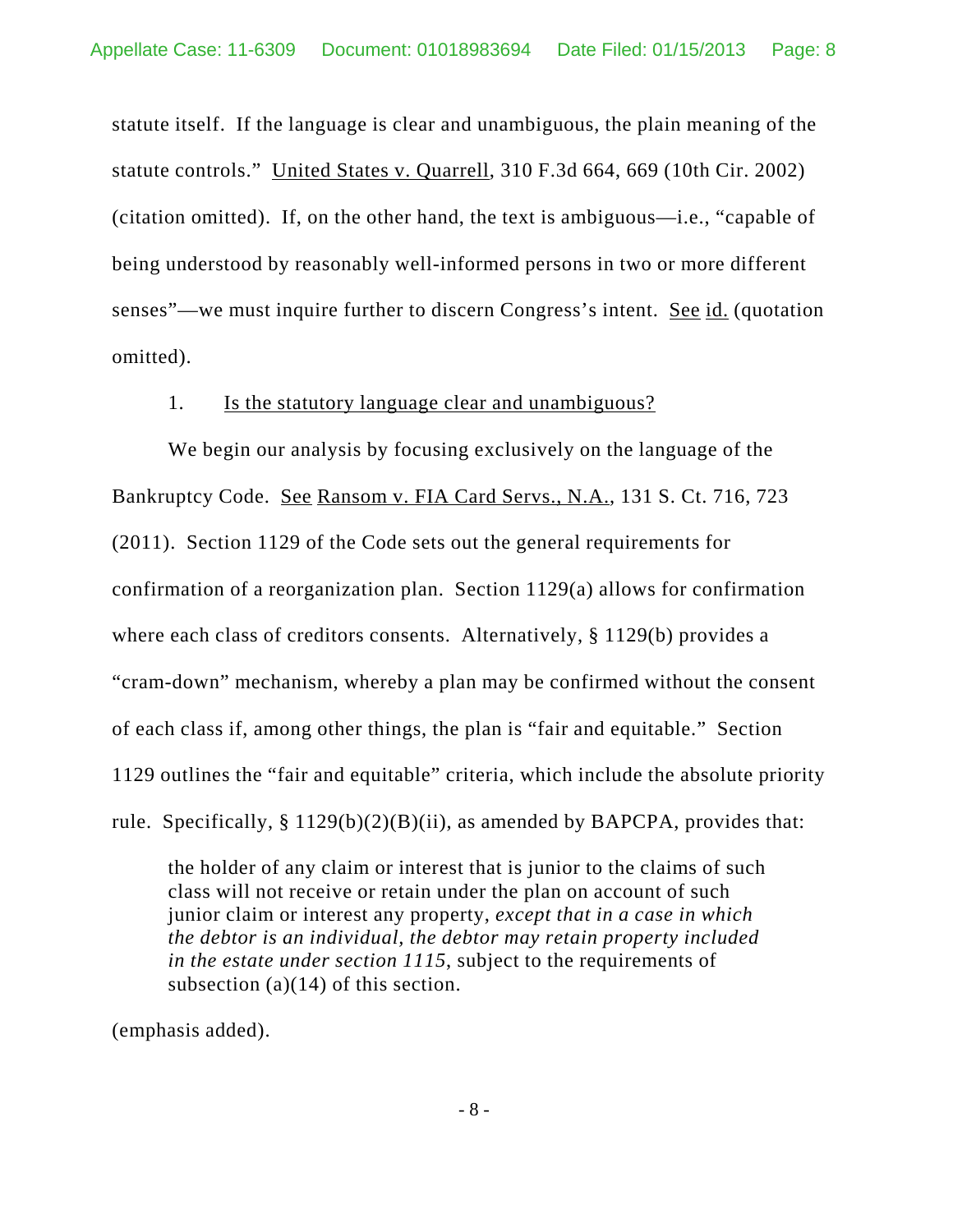Section 1115, which BAPCPA added, in turn states:

- (a) *In a case in which the debtor is an individual, property of the estate includes, in addition to the property specified in section 541*<sup>2</sup> —
	- (1) all property of the kind specified in section 541 that the debtor acquires after the commencement of the case but before the case is closed, dismissed, or controverted to a case under chapter 7, 12, or 13, whichever occurs first; and
	- (2) earnings from services performed by the debtor after the commencement of the case but before the case is closed, dismissed, or controverted to a case under chapter 7, 12, or 13, whichever occurs first.
- (b) Except as provided in section 1104 or a confirmed plan or order confirming a plan, the debtor shall remain in possession of all property of the estate.

(emphasis added).

Although a number of courts have held this language to be unambiguous, they have reached starkly different conclusions regarding the "plain" meaning. Compare SPCP Grp., LLC v. Biggins, 465 B.R. 316, 322 (M.D. Fla. 2011) ("The plain reading of this statute" is that § 1115 "includes . . . property specified in section 541."), with In re Steedley, No. 09-50654, 2010 WL 3528599, at \*2 (Bankr. S.D. Ga. Aug. 27, 2010) ("Nothing in the plain language of § 1115 suggests that it subsumes § 541."). The very existence of this dichotomy seems indicative of the text's ambiguity. Indeed, several courts have recognized that §§ 1115 and  $1129(b)(2)(B)(ii)$  are susceptible to two different yet plausible

 $2^2$  Section 541 defines property of the estate to include "all legal or equitable interests of the debtor in property as of the commencement of the case." 11 U.S.C. § 541. Section 103, in turn, provides that § 541 applies in Chapter 11 cases, including those which involve individual debtors. See 11 U.S.C. § 103(a).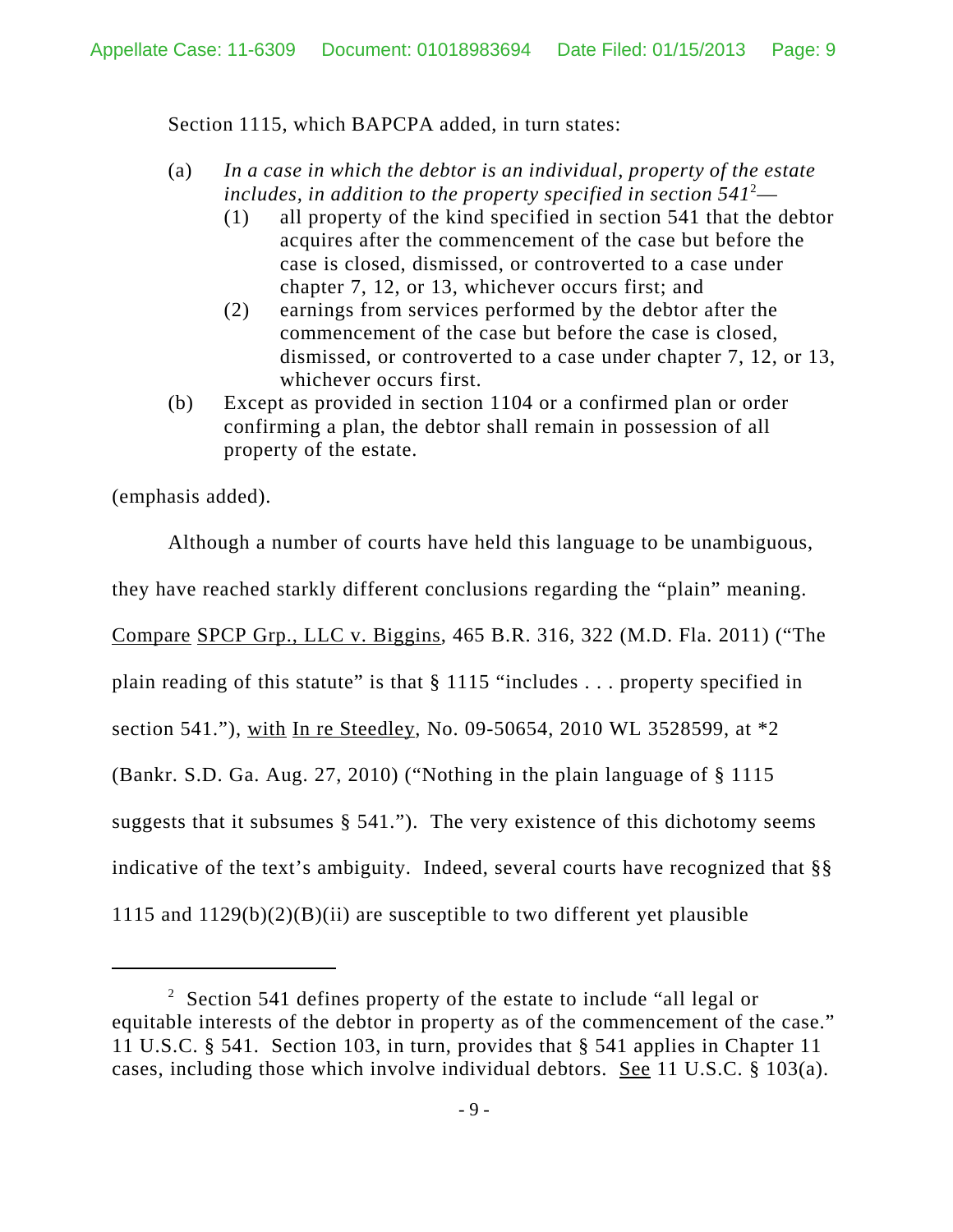interpretations. See, e.g., In re Maharaj, 681 F.3d 558, 569 (4th Cir. 2012); In re Lindsey, 453 B.R. 886, 903 (Bankr. E.D. Tenn. 2011).

To date, the Bankruptcy Appellate Panel for the Ninth Circuit and five bankruptcy courts (one of which was affirmed by a district court) have adopted a "broad view," holding that the BAPCPA amendments eliminate the APR as applied to an individual's *entire* estate.<sup>3</sup> In contrast, the Fourth Circuit and seventeen bankruptcy courts have reached the opposite conclusion, holding that the BAPCPA amendments only exempt from the APR that property which § 1115 *adds* to an individual estate —not the pre-petition property already defined by § 541.4

<sup>4</sup> In re Maharaj, 681 F.3d 558 (4th Cir. 2012) (affirming the bankruptcy court's decision in 449 B.R. 484 (Bankr. E.D. Va. 2011)); In re Lee Min Ho Chen, No. 11-08170, 2012 WL 5463256 (Bankr. D. P.R. Nov. 9, 2012); In re Tucker, 479 B.R. 873 (Bankr. D. Or. 2012); In re Arnold, 471 B.R. 578 (Bankr. C.D. Cal. 2012); In re Lively, 467 B.R. 884 (Bankr. S.D. Tex. 2012); In re Borton, No. 09-00196-TLM, 2011 WL 5439285 (Bankr. D. Idaho Nov. 9, 2011); In re Lindsey, 453 B.R. 886 (Bankr. E.D. Tenn. 2011); In re Kamell, 451 B.R. 505 (Bankr. C.D. Cal. 2011); In re Draiman, 450 B.R. 777 (Bankr. N.D. Ill. 2011); In re Walsh, 447 B.R. 45 (Bankr. D. Mass. 2011); In re Stephens, 445 B.R. 816 (Bankr. S.D. Tex. 2011); In re Karlovich, 456 B.R. 677 (Bankr. S.D. Cal. 2010); In re Gelin, 437 B.R. 435 (Bankr. M.D. Fla. 2010); In re Steedley, No. 09- 50654, 2010 WL 3528599 (Bankr. S.D. Ga. Aug. 27, 2010); In re Mullins, 435 B.R. 352 (Bankr. W.D. Va. 2010); In re Gbadebo, 431 B.R. 222 (Bankr. N.D. Cal. 2010); see also In re Friedman, 466 B.R. at 476 (discussing the bankruptcy court's determination—in an unpublished February 17, 2011 order—that the APR

 $3 \text{ In }$  re Friedman, 466 B.R. 471 (B.A.P. 9th Cir. 2012); SPCP Grp., LLC v. Biggins, 465 B.R. 316 (M.D. Fla. 2011) (affirming unpublished decision of bankruptcy court); In re Shat, 424 B.R. 854 (Bankr. D. Nev. 2010); In re Johnson, 402 B.R. 851 (Bankr. N.D. Ind. 2009); In re Roedemeier, 374 B.R. 264 (Bankr. D. Kan. 2007); In re Tegeder, 369 B.R. 477 (Bankr. D. Neb. 2007).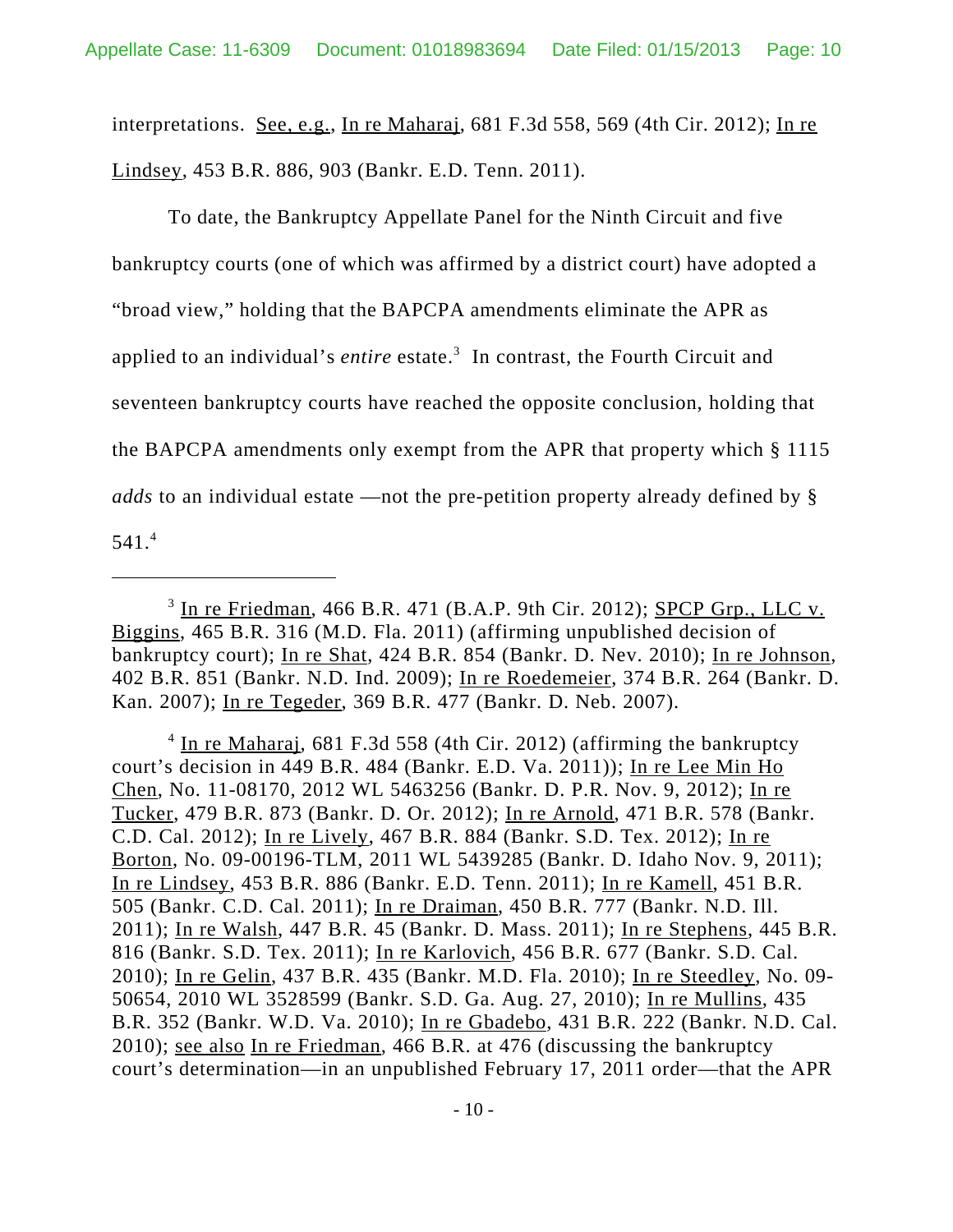According to the broad view, § 1115 incorporates and supercedes § 541. Under § 1115, an individual's estate includes post-petition property and earnings in addition to the pre-petition property established by § 541. In re Tegeder, 369 B.R. 477, 480 (Bankr. D. Neb. 2007); see also In re Shat, 424 B.R. 854, 863 (Bankr. D. Nev. 2010) ("Initially, Section 1115 creates a baseline estate of all the property covered by Section 541. It then adds to that [post-petition property]."). When  $\S 1129(b)(2)(B)(ii)$  references the property "included by"  $\S 1115$ , it "refer[s] to all property Section 1115 itself references." In re Shat, 424 B.R. at 863. Section 1115 thus absorbs § 541 for individual Chapter 11 cases. Id. at 865. Therefore, the APR no longer applies to *any* property of an individual debtor's estate.

In contrast, the narrow view holds that § 1115 merely adds to—but does not replace—§ 541's definition of estate property for individual debtors. <u>See, e.g.</u>, In re Draiman, 450 B.R. 777, 821 (Bankr. N.D. Ill. 2011). Section 1115 "includes" in the estate only that property which was not already included by § 541. See In re Gbadebo, 431 B.R. 222, 229 (Bankr. N.D. Cal. 2010). In other words, § 1115 includes only post-petition property and earnings. In re Draiman, 450 B.R. at 821. In support of the narrow view, several courts have pointed to § 1115's grammatical structure. See, e.g., In re Arnold, 471 B.R. 578, 602 (Bankr. C.D. Cal. 2012) (explaining that because the phrase, "in addition to the property

applies to individual Chapter 11 debtors).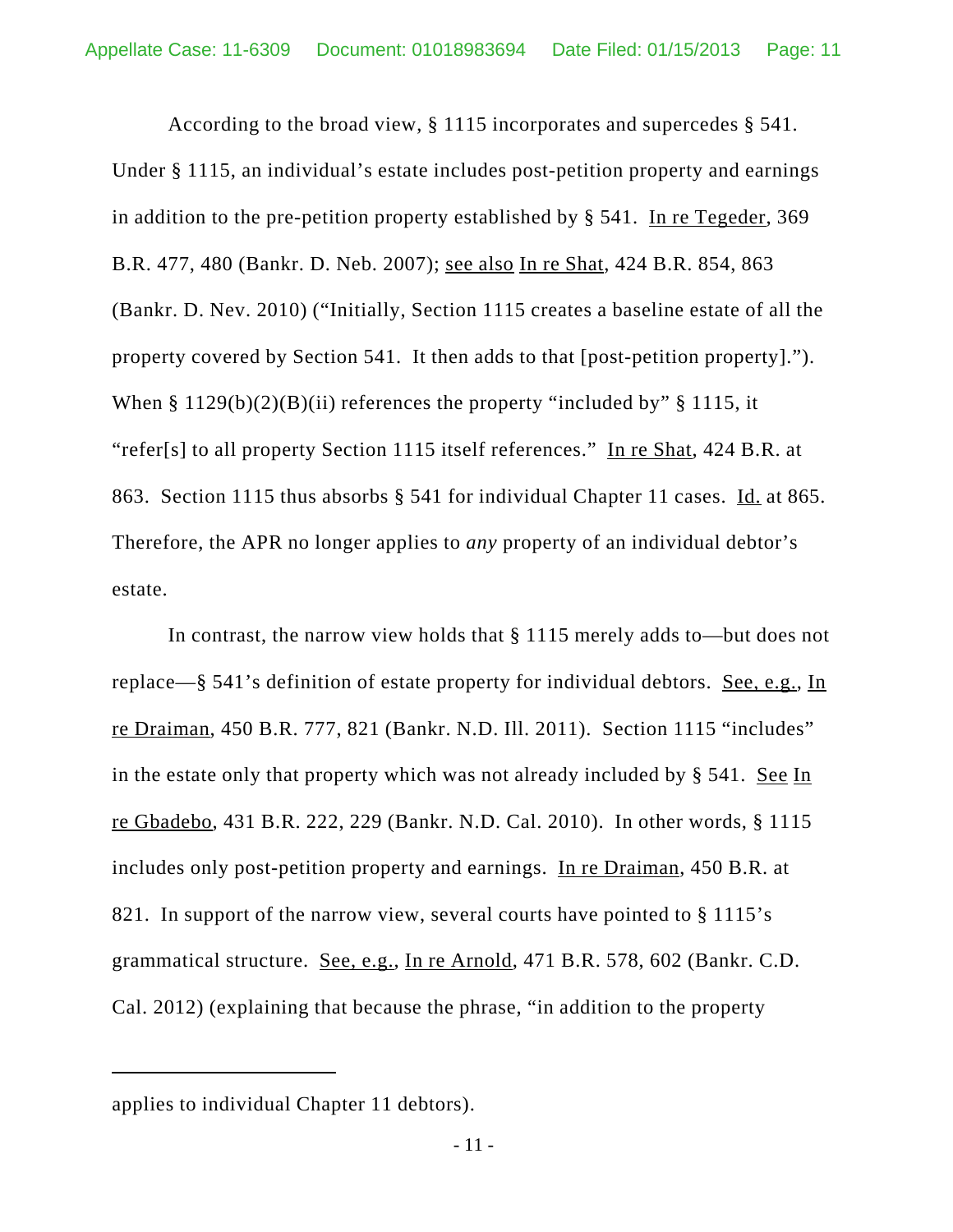specified in section 541" is "not the direct object of the transitive verb, 'includes,'" the phrase therefore "is not an answer to the question what is included as 'property of the estate' under § 1115"). Accordingly, only postpetition property added by § 1115 is exempt from the APR; the APR continues to apply to § 541's pre-petition property.

After examining the divergent interpretations of the statutory language, we agree with the Fourth Circuit that "either construction is plausible." In re Maharaj, 681 F.3d at 569. In light of this linguistic ambiguity, we endeavor to ascertain Congress's intent. See United States v. Hohri, 482 U.S. 64, 69–71 (1987).

2. Is there a clear Congressional intent to repeal the absolute priority rule as applied to individual Chapter 11 debtors?

Nowhere in BAPCPA's sparse legislative history is there an explanation of what changes result from § 1115. See In re Lindsey, 453 B.R. at 903; Bruce A. Markell, The Sub Rosa Subchapter: Individual Debtors in Chapter 11 After BAPCPA, 2007 U. Ill. L. Rev. 67, 90. Consequently, courts have reached opposite conclusions regarding the legislative objective. Compare In re Shat, 424 B.R. at 862–65, with In re Gbadebo, 431 B.R. at 229–30. In deciphering Congress's intent, we recognize BAPCPA's aim of curbing the abusive practices of unscrupulous debtors, see H.R. Rep. No. 109-31, pt. 1, at 3–5 (2005), reprinted in 2005 U.S.C.C.A.N. 88, 90–92, but we remain mindful that "a central purpose of the Code" is to provide the honest but unfortunate debtor with a "fresh start,"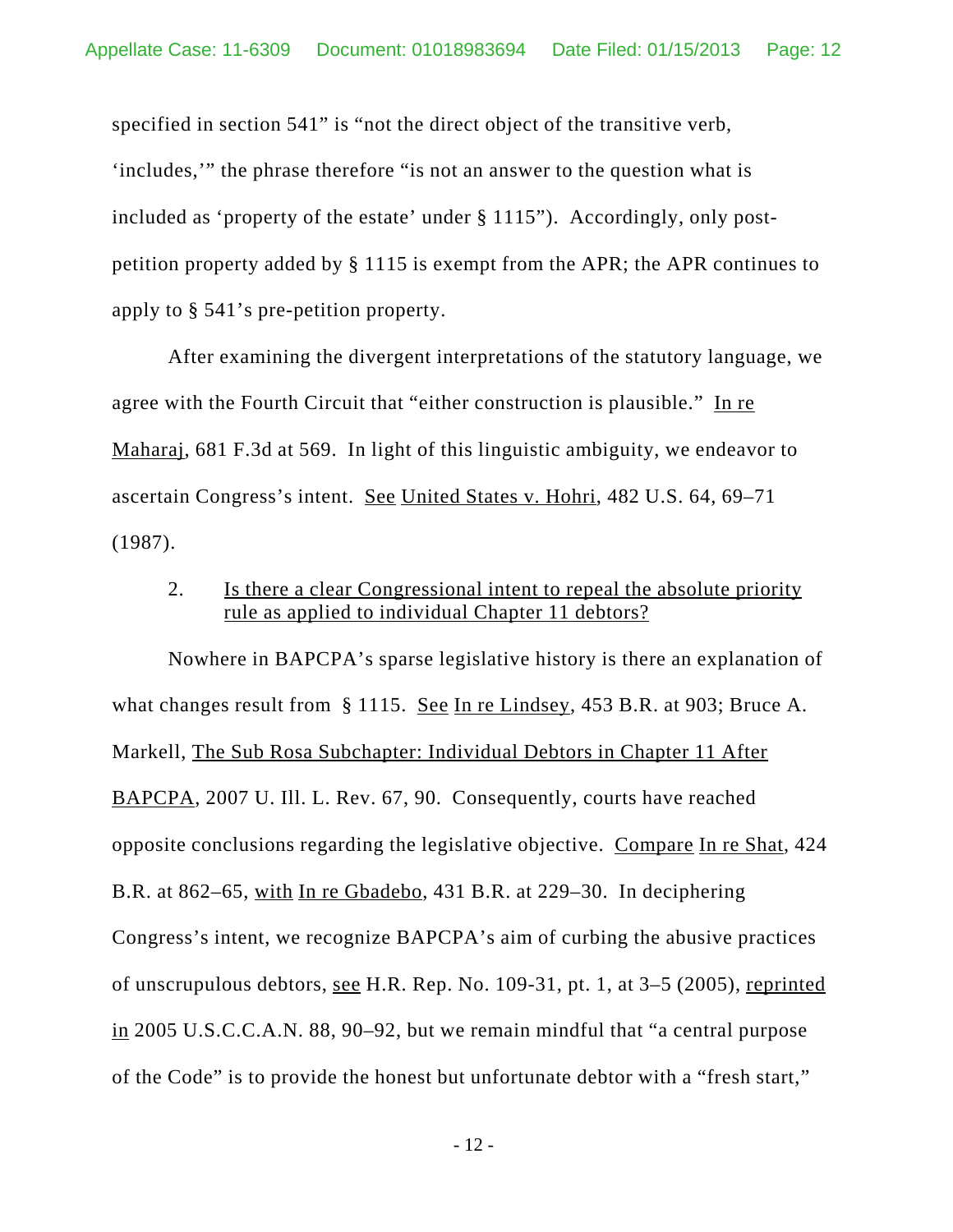Grogan v. Garner, 498 U.S. 279, 286–87 (1991) (quotations and citation omitted). This inherent tension makes it difficult to identify a singular objective behind § 1115.

Advocates of the broad view emphasize that the BAPCPA amendments evince an intent to model Chapter 11 on Chapter 13, which has no absolute priority rule. See In re Friedman, 466 B.R. at 483; In re Shat, 424 B.R. at 868. In support, they cite a number of provisions that are essentially copied from Chapter 13. See, e.g., In re Roedemeier, 374 B.R. 264, 275–76 (Bankr. D. Kan. 2007). Further, proponents of the broad view emphasize that abolishing the APR with respect to individual debtors does not leave unsecured creditors without any power or protection. Instead, unsecured creditors can rely on the safeguards of § 1129(a)(15)'s disposable income test, see In re Shat, 424 B.R. at 863–64, and § 1129(a)(7)'s "best interests" test, see Amicus Br. of Nat'l Ass'n of Consumer Bankr. Attorneys at 6.

In contrast, those ascribing to the narrow view argue that, "[e]ach one of these new provisions," even where modeled on Chapter 13, "appears designed to impose *greater* burdens on individual chapter 11 debtor's rights so as to ensure a greater payout to creditors." In re Gbadebo, 431 B.R. at 229 (emphasis added); see also H.R. Rep. No. 109-31, pt. 1, at  $2-5$ , 80-81. Narrow view proponents urge that if Congress intended to abolish the APR with respect to individual debtors, "it would have done so in a far less convoluted way." In re Maharaj, 681 F.3d at 565–66. For instance, Congress could have raised Chapter 13's debt

- 13 -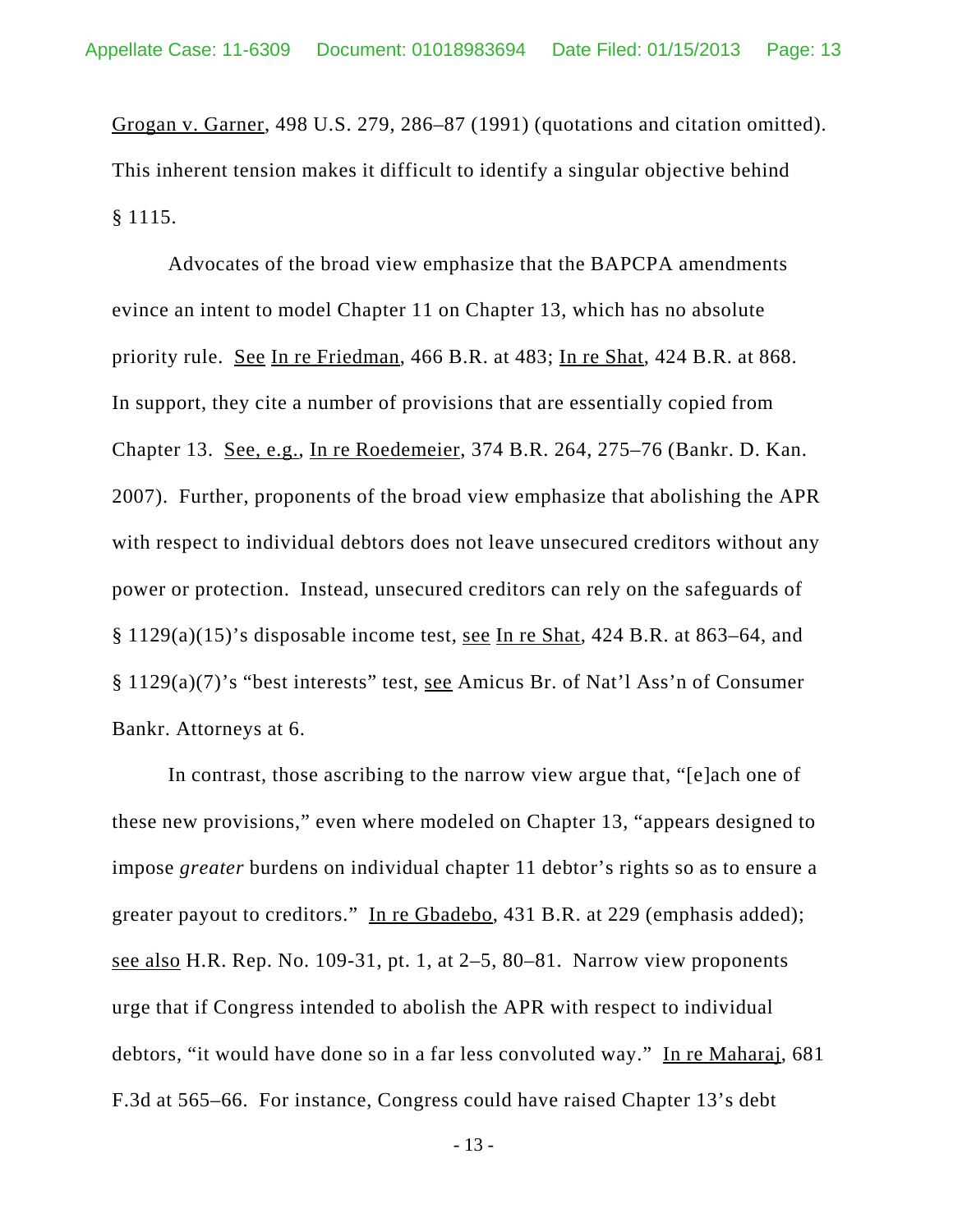ceiling or expressly exempted individual debtors at the beginning of § 1129(b)(2)(B)(ii). See In re Karlovich, 456 B.R. 677, 682 (Bankr. S.D. Cal. 2010). Moreover, BAPCPA's legislative history lists several debtor protections but makes no mention of eliminating the APR. <u>See</u> H.R. Rep. No. 109-31, pt. 1, at 2, 17–18. Advocates for the narrow view argue that, had Congress intended such a drastic change, it surely would have included the amendment in its list of debtor protections. See In re Maharaj, 681 F.3d at 572. Instead, the amendments are best understood as preserving the status quo. See, e.g., id. at 569–70 (noting that the exemption of post-petition property and earnings ensures that the APR

operates as it did prior to BAPCPA's passage).

Because both the statutory language and Congress's intent are ambiguous, we heed the presumption against implied repeal. "[R]epeals by implication are not favored and will not be presumed unless the intention of the legislature to repeal is clear and manifest." Nat'l Ass'n of Home Builders v. Defenders of Wildlife, 551 U.S. 644, 662 (2007) (quotations omitted). Where a party contends "that legislative action changed settled law," that party "has the burden of showing that the legislature intended such a change." Green v. Bock Laundry Mach. Co., 490 U.S. 504, 521 (1989). These interpretive principles are particularly critical in bankruptcy cases, where parties rely on settled rules in conducting and structuring business. Thus, "[p]re-BAPCPA bankruptcy practice is telling because we will not read the Bankruptcy Code to erode past bankruptcy practice absent a clear indication that Congress intended such a departure."